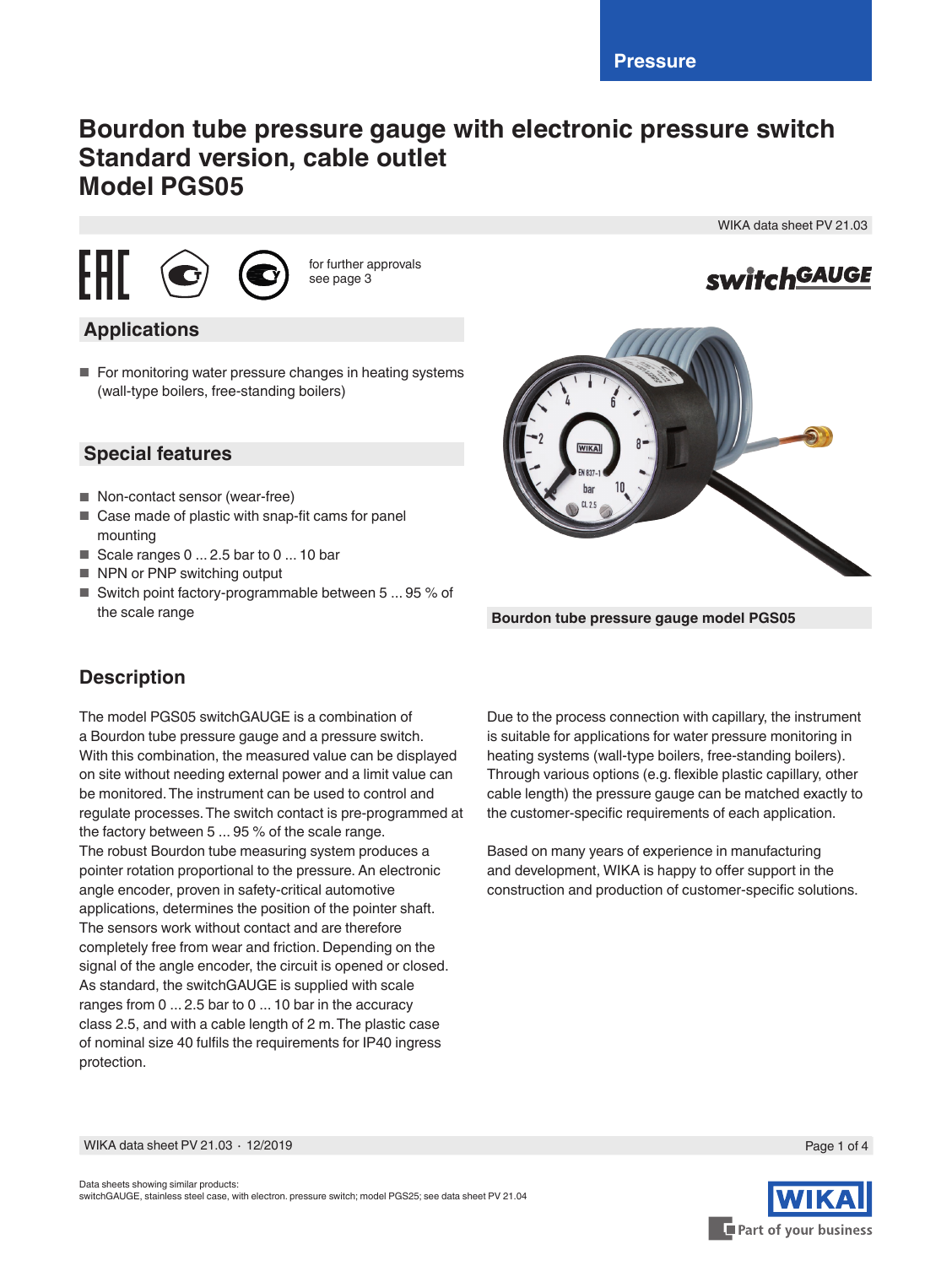### **Specifications**

**Version** EN 837-1

**Nominal size in mm** 40

**Accuracy class** 2.5

#### **Scale ranges**

0 ... 2.5 to 0 ... 10 bar or all other equivalent vacuum or combined pressure and vacuum ranges

#### **Pressure limitation**

| Steady:      | 3/4 x full scale value |
|--------------|------------------------|
| Fluctuating: | 2/3 x full scale value |
| Short time:  | Full scale value       |

#### **Permissible temperature**

| Ambient: | $-20+60$ °C      |
|----------|------------------|
| Medium:  | $+60$ °C maximum |

#### **Temperature effect**

When the temperature of the measuring system deviates from the reference temperature (+20 °C): max. ±0.4 %/10 K of the span

### **Process connection**

Copper alloy Lower back mount, capillary, length 450 mm, with male thread G ¼ connection

#### **Pressure element**

Copper alloy

**Movement** Copper alloy

**Dial** Plastic, white, black lettering

**Pointer** Plastic, black

**Case** Plastic, black (PA)

**Window** Plastic, crystal-clear (PC)

**Ingress protection** IP40 per IEC/EN 60579

### **Electronics**

#### Supply voltage (U<sub>B</sub>) DC 12 ... 32 V

**Switching output**

- NPN
- PNP

Normally closed (NC) or normally open (NO)

### **Electrical connection**

Cable outlet, standard length 2 m

| Colour | <b>Assignment</b> |
|--------|-------------------|
| red    | Uß                |
| black  | <b>GND</b>        |
| orange | SP <sub>1</sub>   |

#### **Switching current**

Max. 300 mA

### **Options**

- Other process connection
- Other capillary length
- Other cable length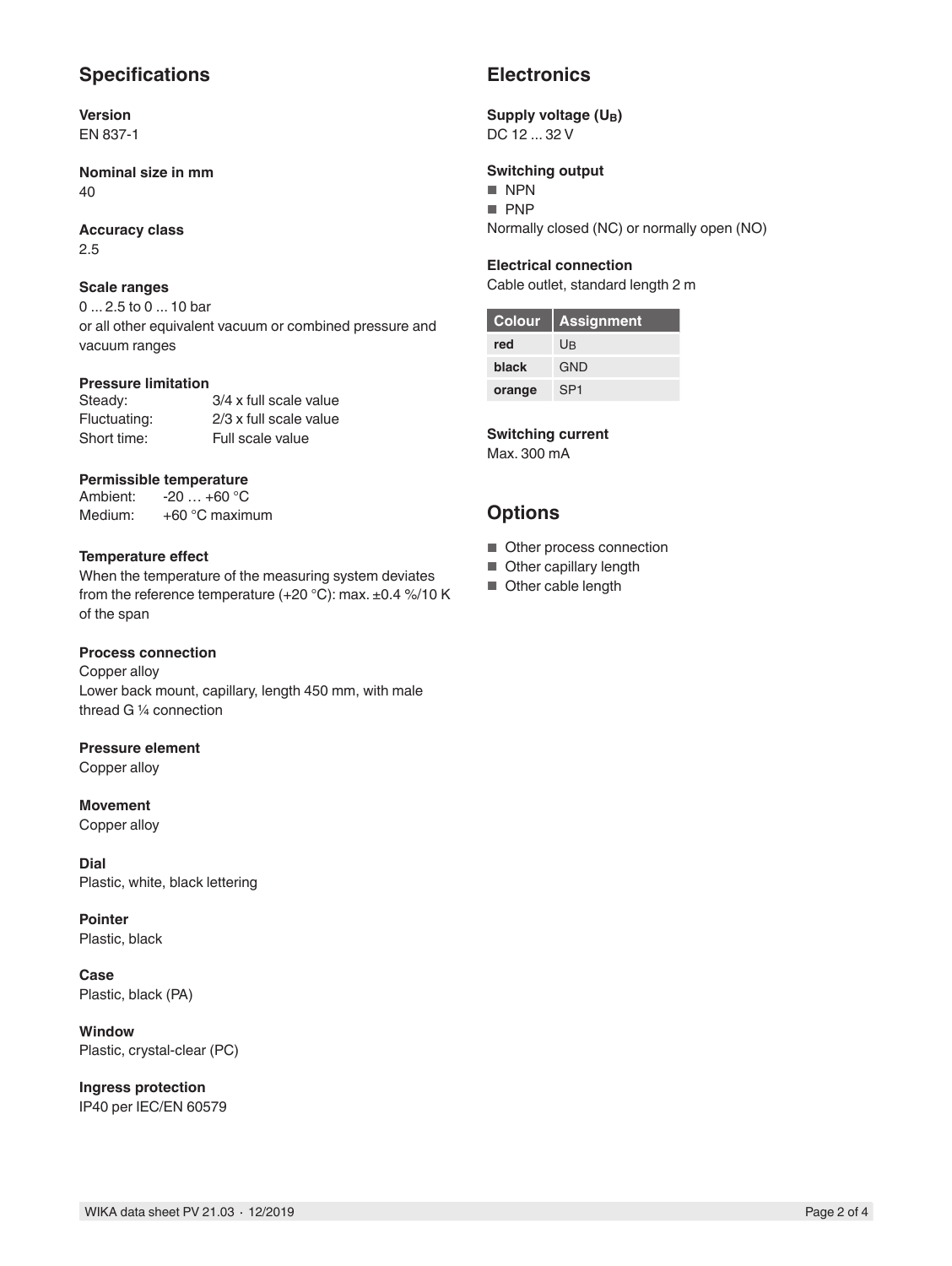### **Approvals**

| Logo        | <b>Description</b>                                                                                                                                                                                                                                  | <b>Country</b>              |
|-------------|-----------------------------------------------------------------------------------------------------------------------------------------------------------------------------------------------------------------------------------------------------|-----------------------------|
| $C\epsilon$ | <b>EU declaration of conformity</b><br>$\blacksquare$ EMC directive <sup>1)</sup><br>EN 61326 emission (group 1, class B) and immunity (industrial application)<br>Per test standards EN 61000-4-6 / EN 61000-4-3<br>■ Pressure equipment directive | European Union              |
| EAD         | EAC (option)<br>$\blacksquare$ EMC directive<br>■ Pressure equipment directive                                                                                                                                                                      | Eurasian Economic Community |
|             | <b>GOST</b> (option)<br>Metrology, measurement technology                                                                                                                                                                                           | Russia                      |
| (●)         | <b>UkrSEPRO</b><br>Metrology, measurement technology                                                                                                                                                                                                | Ukraine                     |

1) In the case of electrostatic discharge per IEC 61000-4-2 and fast transients per IEC 61000-4-4, the measuring signal can deviate by up to ±75 % of the measuring span for the duration of<br>In the failure. After the failure failures in the form of fast transients.

### **Certificates (option)**

■ 2.2 test report

■ 3.1 inspection certificate

Approvals and certificates, see website